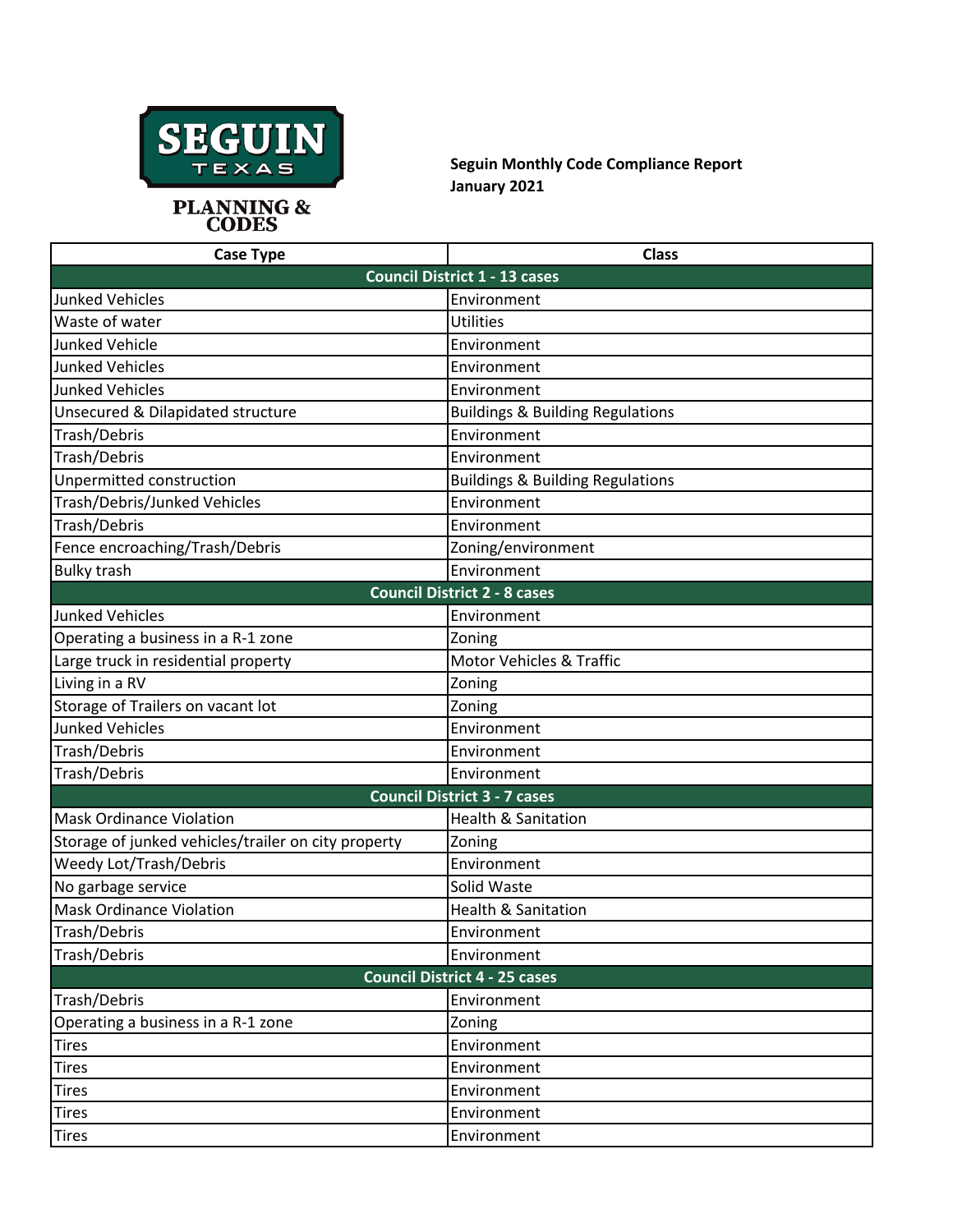| <b>Tires</b>                             | Environment                                             |  |
|------------------------------------------|---------------------------------------------------------|--|
| <b>Junked Vehicle</b>                    | Environment                                             |  |
| <b>Junked Vehicle</b>                    | Environment                                             |  |
| Trash/Debris                             | Environment                                             |  |
| <b>Tires</b>                             | Environment                                             |  |
| Trash/Debris                             | Environment                                             |  |
| Unsecured Structure/Trash/Debris         | <b>Buildings &amp; Building Regulations/Environment</b> |  |
| <b>Tires</b>                             | Environment                                             |  |
| Trailer over 21 ft in residential area   | Motor Vehicles & Traffic                                |  |
| Dumpster not in UDC compliance           | Zoning                                                  |  |
| Storage of vehicles on vacant lot        | Zoning                                                  |  |
| Trash/Debris                             | Environment                                             |  |
| <b>Junked Vehicles</b>                   | Environment                                             |  |
| <b>Junked Vehicle</b>                    | Environment                                             |  |
| Vacant home infested with rodents        | Environment                                             |  |
| <b>Junked Vehicles</b>                   | Environment                                             |  |
| Trash/Debris                             | Environment                                             |  |
| Storage of junked vehicles on vacant lot | Zoning/Environment                                      |  |
| <b>Council District 5 - 10 cases</b>     |                                                         |  |
| Storage of junked vehicles               | Zoning                                                  |  |
| Debris                                   | Environment                                             |  |
| <b>Construction debris</b>               | Environment                                             |  |
| Trash/Debris                             | Environment                                             |  |
| Trash/Tires                              | Environment                                             |  |
| Blowing leaves into street               | Solid Waste                                             |  |
| Operating a business in a R-1 zone/Trash | Zoning/Environment                                      |  |
| Non franchised dumpster in use           | Solid Waste                                             |  |
| <b>Junked Vehicles</b>                   | Environment                                             |  |
| Unapproved parking surface               | Zoning                                                  |  |
| <b>Council District 6 - 10 cases</b>     |                                                         |  |
| Removing soil in FEMA floodway           | Zoning                                                  |  |
| <b>Junked Vehicles</b>                   | Environment                                             |  |
| Trash/Debris                             | Environment                                             |  |
| Contractor's storage yard                | Zoning                                                  |  |
| Truck over 21 ft in residential area     | Motor Vehicles & Traffic                                |  |
| Auto Repair Shop not in UDC compliance   | Zoning                                                  |  |
| Unpermitted construction                 | <b>Buildings &amp; Building Regulations</b>             |  |
| Bandit garage sale sign                  | <b>Signs</b>                                            |  |
| <b>Junked Vehicles</b>                   | Environment                                             |  |
| Semi truck in residential zone           | Motor Vehicles & Traffic                                |  |
| <b>Council District 7 - 5 cases</b>      |                                                         |  |
| Trash/Debris                             | Environment                                             |  |
| Dilapidated fencing                      | Zoning                                                  |  |
| Trash/Junked Vehicle/Carpeting           | Environment                                             |  |
| <b>Bulky Trash</b>                       | Environment                                             |  |
| Sewer leak                               | <b>Health &amp; Sanitation</b>                          |  |
| <b>Council District 8 - 6 cases</b>      |                                                         |  |